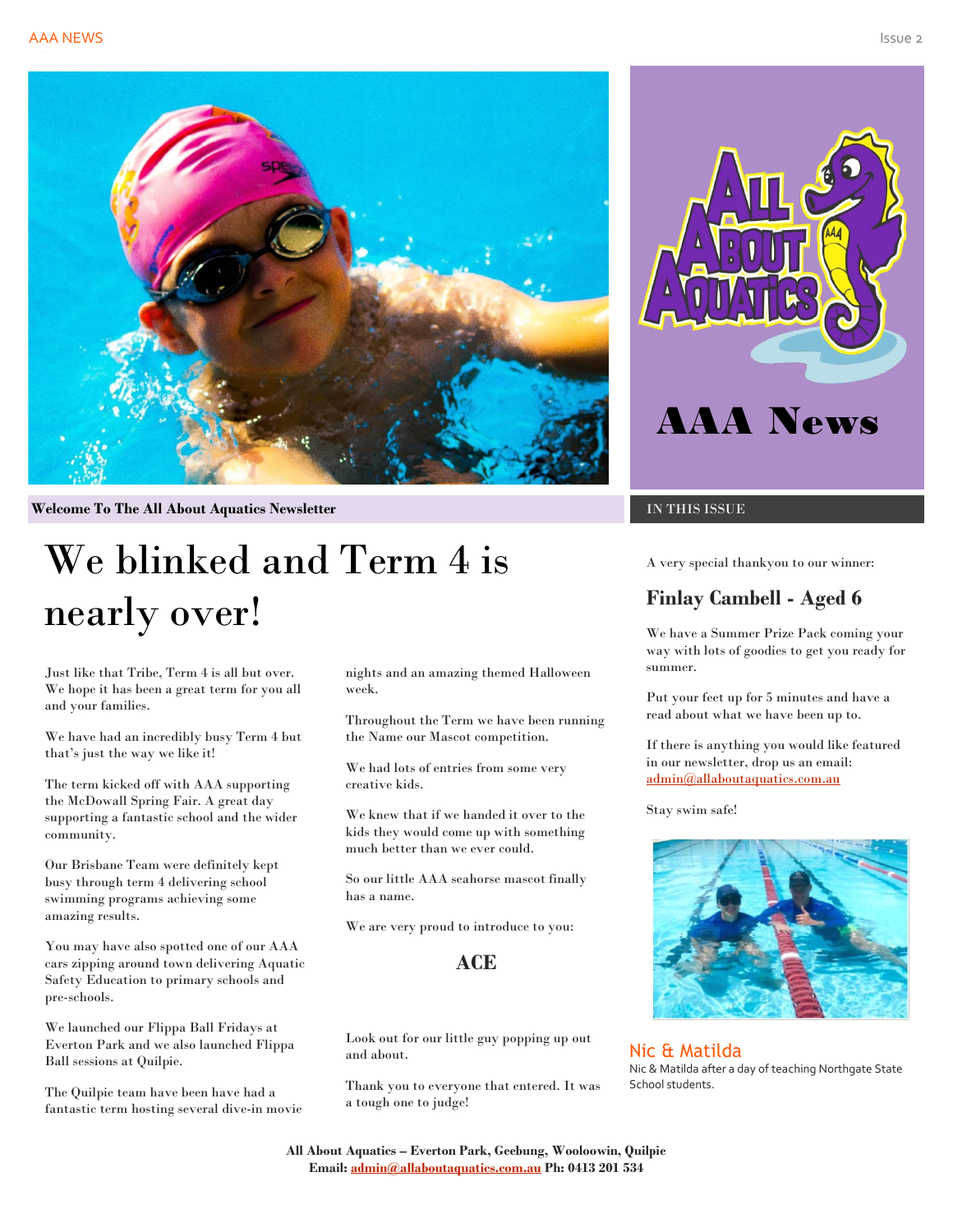

#### **News from Quilpie**

The Quilpie Team have had an incredibly fun and busy term.

Halloween was a hit with loads of you dressing up in your scariest costumes for a fun Halloween party.



Along with flippa ball and aqua classes for adults Quilpie launched Mum's and bubs aqua classes.



Too much cuteness in one pic we think!

Alina Presented at the National AUSTSWIM Conference on the Gold Coast where she was nominated for the National Outstanding Contribution Award for AUSTSWIM after receiving the QLD award. She was unsuccessful however, her involvement has been amazing. She also travelled last month to Bedourie on her annual trip delivering training.

If you would like to see more of what the Quilpie crew get up to day-to-day, follow **allaboutaquatics – quilpie** on Facebook or **aaaqulpie** on Instagram.

#### **AAA School Swim Program**

Term 4 brings us some much warmer weather and it also sees the AAA Brisbane team running school swimming programs.

One of our school clients this term was Northgate State School.

We think of Northgate as the 'little school that could'.

Northgate don't have a pool, they don't even have a full-time PE teacher. What they do have is a Principal and school community that are amazing advocates for quality school swimming.

We have worked closely with Northgate 'borrowing' a willing school pool, organizing transport and delivering a program with student to teacher ratios much lower than Queensland Education Guidelines.

Not so very long-ago Northgate was a school where 70% of the population were non-swimmers.

We are now seeing a school where all but a handful of students can swim.

At the recent carnival even Northgate preppies competed in 25metre out and back events.



If you would like our advice and guidance on delivering a school program with proven results, contact AAA and we would love to see what we can do to help achieve similar results at your school.

# **December/January Holiday Intensives**

It's nearly that time again. School holidays are so so close.

If you are looking for activities to keep the kids busy over the holidays we are running holiday intensive swim classes and flippa ball sessions at Everton Park and Quilpie.

Check our website for dates and times: [www.allaboutaquatics.com.au](http://www.allaboutaquatics.com.au/)



Holiday intensive classes give swimmers the opportunity to work on skills each day encouraging a high retention of learned technique as the time between classes is minimal.

We are running both morning and afternoon classes at Everton Park.

If you would like more information or would like to book, phone us on: 0413 201 534 or email[: admin@allaboutaquatics.com.au](mailto:admin@allaboutaquatics.com.au)